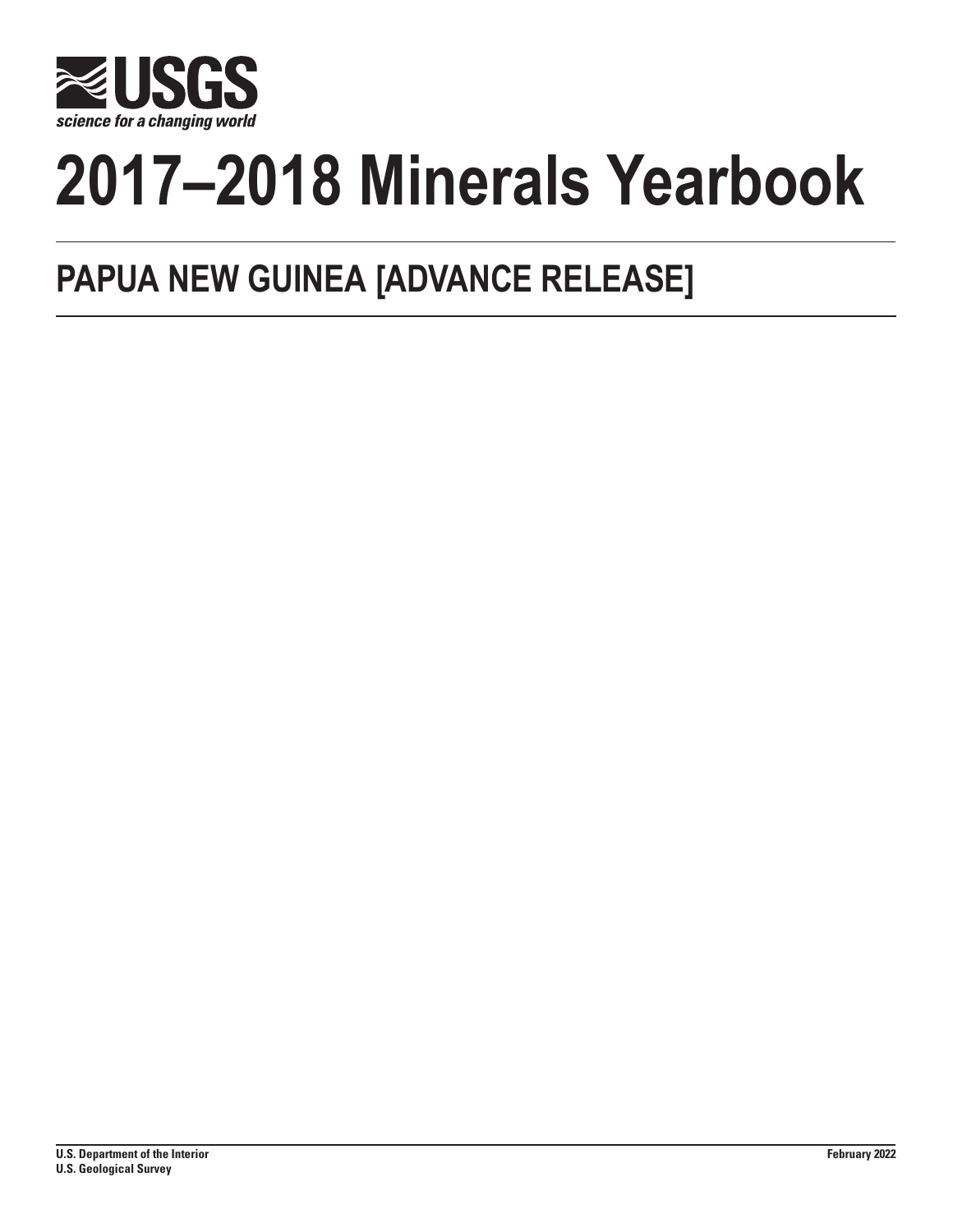## **The Mineral Industry of Papua New Guinea**

### By Spencer D. Buteyn

In 2017 and 2018, the economy of Papua New Guinea was largely dependent on world demand for the country's principal mineral export commodities, notably cobalt, copper, gold, and nickel (Bank of Papua New Guinea, 2019, p. 15–17). In 2017 and 2018, the country was the 8th ranked producer of cobalt and the 14th- and 15th ranked producer, respectively, of gold in the world (George, 2019, 2020; Shedd, 2019, 2020). The legislative framework for the mineral sector in Papua New Guinea was provided by the Mining Act 1992, the Kumul Consolidated Holdings (Amendment) Act 2015, and the Mineral Resources Authority Act 2005. Data on mineral production are in table 1. Table 2 is a list of major mineral industry facilities. More-extensive coverage of the mineral industry of Papua New Guinea can be found in previous editions of the U.S. Geological Survey Minerals Yearbook, volume III, Area ReportsInternational—Asia and the Pacific, which are available at https://www.usgs.gov/centers/nmic/asia-and-pacific.

#### **References Cited**

- Bank of Papua New Guinea, 2019, Annual report and financial statements 31 December 2018: Port Moresby, Papua New Guinea, Bank of Papua New Guinea, September 16, 88 p. (Accessed November 1, 2019, at https://www.bankpng.gov.pg/wp-content/uploads/2019/09/BPNG-AnnReport-2018-Web.pdf.)
- George, M.W., 2019, Gold: U.S. Geological Survey Mineral Commodity Summaries 2019, p. 70–71.
- George, M. W., 2020, Gold: U.S. Geological Survey Mineral Commodity Summaries 2020, p. 70–71.
- Shedd, K.B., 2019, Cobalt: U.S. Geological Survey Mineral Commodity Summaries 2019, p. 50–51.
- Shedd, K. B., 2020, Cobalt: U.S. Geological Survey Mineral Commodity Summaries 2020, p. 50–51.

#### TABLE 1 PAPUA NEW GUINEA: PRODUCTION OF MINERAL COMMODITIES<sup>1</sup>

#### (Metric tons, gross weight, unless otherwise specified)

| Commodity <sup>2</sup>                            |                                     | 2014                 | 2015                   | 2016                  | 2017              | 2018                |
|---------------------------------------------------|-------------------------------------|----------------------|------------------------|-----------------------|-------------------|---------------------|
|                                                   | <b>METALS</b>                       |                      |                        |                       |                   |                     |
| Chromium, mine, chromite                          |                                     | 96,750               | $102,273$ <sup>r</sup> | 53,182 $r$            | 78,341            | $80,000$ $\degree$  |
| Cobalt, mine, nickel cobalt hydroxide, Co content |                                     | 2,134                | 2,505                  | 2,191                 | 3,308             | 3,275               |
| Copper, mine, concentrates, Cu content            |                                     | 75,901 r             | 45,185 $r$             | $80,022$ <sup>r</sup> | 105,000           | 96,000              |
| Gold, mine, Au content                            | kilograms                           | 57,939               | 60,046                 | $62,293$ <sup>r</sup> | 64,000 °          | 67,000 °            |
| Nickel:                                           |                                     |                      |                        |                       |                   |                     |
| Mine, ore:                                        |                                     |                      |                        |                       |                   |                     |
| Gross weight                                      |                                     | 2,273,000            | 2,784,000              | 2,270,000             | 3,601,000         | 3,700,000 $\degree$ |
| Ni content                                        |                                     | 20,987               | 25,582                 | 22,269                | 34,666            | 35,355              |
| Nickel cobalt hydroxide                           |                                     | 57,360               | 65,286                 | 57,824                | 89,947            | 90,000 $^{\circ}$   |
| Silver, mine, Ag content                          | kilograms                           | 91,843               | 77,666                 | $90,498$ <sup>r</sup> | 90,000 $^{\circ}$ | 90,000 $^{\circ}$   |
|                                                   | <b>INDUSTRIAL MINERALS</b>          |                      |                        |                       |                   |                     |
| Cement, hydraulic <sup>e</sup>                    |                                     | 200,000              | 200,000                | 200,000               | 200,000           | 200,000             |
|                                                   | MINERAL FUELS AND RELATED MATERIALS |                      |                        |                       |                   |                     |
| Liquefied natural gas <sup>e</sup>                | million metric tons                 | 4                    | 7                      | 8                     | 8                 | 9                   |
| Natural gas, marketable <sup>e</sup>              | million cubic meters                | $4,800$ <sup>r</sup> | $9,800$ <sup>r</sup>   | $11,000$ <sup>r</sup> | 11,200            | 11,300              |
| Petroleum, crude <sup>e</sup>                     | thousand 42-gallon barrels          | $13,100$ $r$         | $19,300$ <sup>r</sup>  | $20,400$ <sup>r</sup> | 18,300            | 16,400              |
|                                                   |                                     |                      |                        |                       |                   |                     |

 $\mathrm{e}^{\mathrm{e}}$ Estimated.<sup>r</sup>

<sup>e</sup>Estimated. 'Revised.<br><sup>1</sup>Table includes data available through September 9, 2019. All data are reported unless otherwise noted. Estimated data are rounded to no more than three significant digits; may not add to totals shown.

<sup>2</sup>In addition to the commodities listed, construction materials (common clays, sand and gravel, and stone) may have been produced, but available information was inadequate to make reliable estimates of output.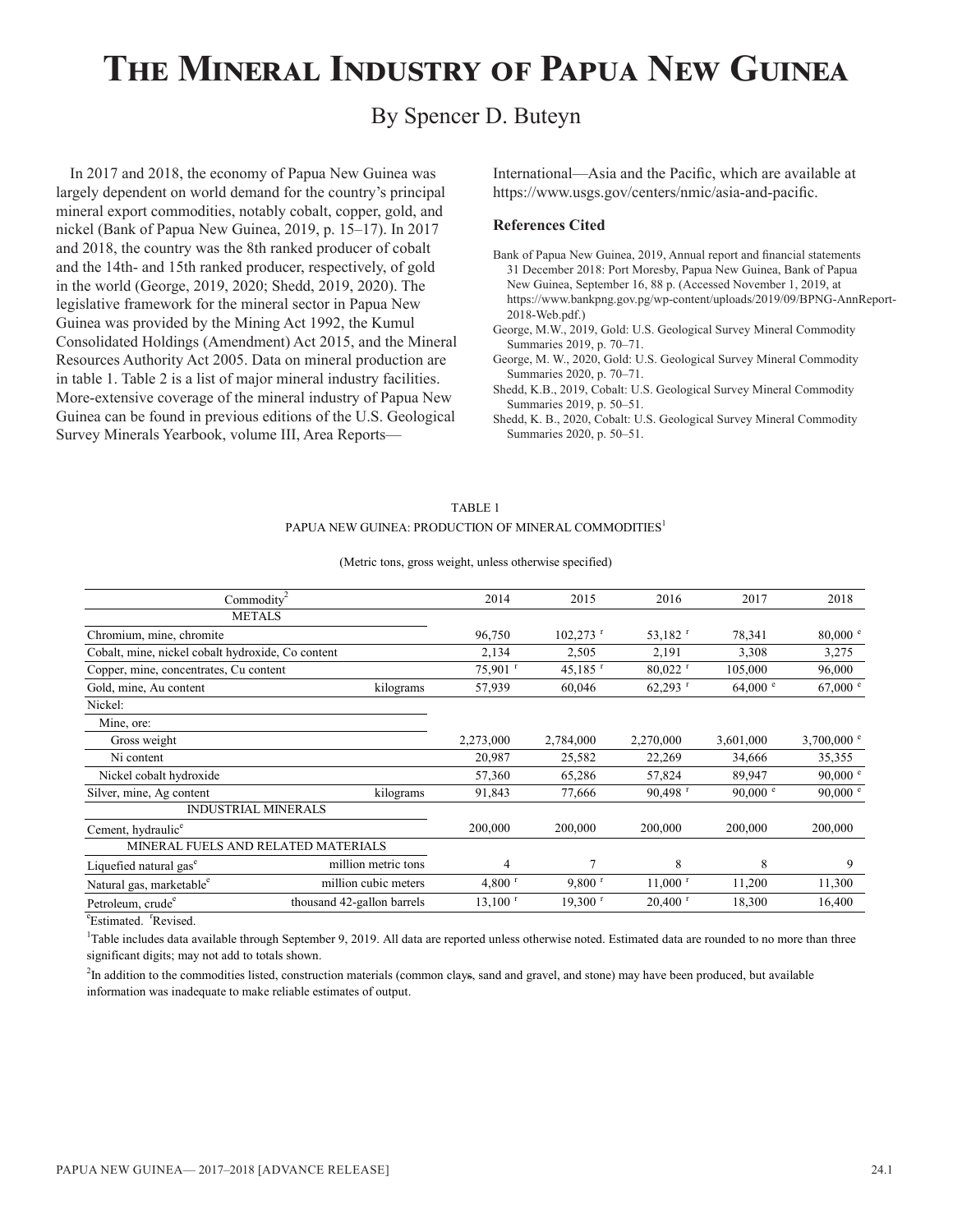#### TABLE 2 PAPUA NEW GUINEA: STRUCTURE OF THE MINERAL INDUSTRY IN 2018

#### (Metric tons unless otherwise specified)

| PNG-Taiheiyo Cement Ltd., 100%<br>Cement<br>thousand metric tons<br>Lae, Morobe Province<br>200<br>Chromite<br>MCC Ramu NiCo, Ltd., 85%; Highlands Pacific Ltd., 8.56%;<br>Kurumbukari Mine, Basamuk<br><b>NA</b><br>do.<br>PNG Government and landowners, 6.44%<br>beneficiation plant, Madang Province<br>Cobalt<br>3,500<br>do.<br>do.<br>Copper<br>thousand metric tons<br>Ok Tedi Mining Ltd. (Government, 100%)<br>Ok Tedi open pit, Western Province,<br>170<br>20 km northwest of Tabubil and<br>390 km southwest of Wewak<br>Gold<br>$\overline{2}$<br>Asidokona Mining Resources Pte. Ltd., 100%<br>Tolukuma Hill open pit, 100 km<br>north of Port Moresby<br>8<br>Do.<br>Harmony Gold Mining Co. Ltd., 100%<br>Hidden Valley open pit, Morobe<br>Province, 90 km southwest of Lae<br>Do.<br>Lihir open pit, Niolam Island, New Ireland<br>26<br>Newcrest Mining Ltd., 100%<br>Province, 700 km northeast of Port<br>Moresby<br>Do.<br>New Guinea Gold Corp., 90%, and Niugini Holdings<br>Sinivit open pit, East New Britain,<br>Pty Ltd., 10%<br>about 50 km south southwest of Rabaul<br>Ok Tedi Mining Ltd. (Government, 100%)<br>Ok Tedi open pit, Western Province,<br>Do.<br>20 km northwest of Tabubil and<br>390 km southwest of Wewak<br>Porgera Joint Venture [Barrick (Niugini) Ltd, 95%, and<br>Porgera open pit and underground mines,<br>Do.<br>Mineral Resources Development Corp., 5%]<br>Enga Province, 620 km northwest<br>of Port Moresby<br>Do.<br>Simberi Island open pit, New Ireland<br>St. Barbara Ltd., 100%<br>Province<br>PNG LNG project [Exxon Mobil Corp., 33.2%; Oil Search<br>LNG plant, 20 km northwest of Port<br>Liquefied natural gas<br>thousand<br>metric tons<br>Ltd., 29%; Kumul Petroleum Holdings Ltd.<br>Moresby<br>(Government), 16.8%; Santos Ltd., 13.5%; JX Nippon Oil<br>& Gas Exploration Corp., 4.7%; Mineral Resources<br>Development Company Ltd. (Government), 2.8%]<br>million<br>Merlin Petroleum Co., Inc., 73.5%; Exxon Mobil Corp.,<br>Gobe Main field, Southern Highlands<br>Natural gas<br>cubic meters<br>14.5%; Oil Search Ltd., 10%; Mineral Resources<br>Province<br>Development Company Ltd. (Government), 2%<br>Merlin Petroleum Co., Inc., 39.1%; Oil Search Ltd., 22.3%;<br>South East Gobe field, Southern<br>Do.<br>do.<br>Kumul Petroleum Holdings Ltd. (Government), 21.4%;<br>Highlands Province<br>Exxon Mobil Corp., 7.7%; Barracuda Ltd., 7.5%; Mineral<br>Resources Development Company Ltd. (Government), 2%<br>Hides GTE plant and accociated well<br>Do.<br>Oil Search Ltd., 100%<br>175<br>do.<br>Oil Search Ltd., 49.5%; Exxon Mobil Corp., 26.8%;<br>Moran field, Southern Highlands<br>Do.<br>Kumul Petroleum Holdings Ltd. (Government), 11.3%;<br>Province<br>Merlin Petroleum Co., Inc., 8.3%; Mineral Resources<br>Development Company Ltd. (Government), 4.1%<br>Kubutu field, Southern Highlands<br>Do.<br>Oil Search Ltd., 60%; Merlin Petroleum Co., Inc., 18.7%;<br>do.<br>Exxon Mobil Corp., 14.5%; Mineral Resources<br>Province<br>Development Company Ltd. (Government), 6.8%<br>Do.<br>PNG LNG project [Exxon Mobil Corp., 33.2%; Oil Search<br>Agogo field, Southern Highlands<br>do.<br>Ltd., 29%; Kumul Petroleum Holdings Ltd.<br>Province<br>(Government), 16.8%; Santos Ltd., 13.5%; JX Nippon Oil<br>& Gas Exploration Corp., 4.7%; Mineral Resources<br>Development Company Ltd. (Government), 2.8%]<br>Hides conditioning plant and eight<br>do.<br>Do.<br>do.<br>associated wells<br>Nickel<br>thousand metric tons<br>MCC Ramu NiCo, Ltd., 85%; Highlands Pacific Ltd., 8.56%;<br>Kurumbukari Mine, Basamuk<br>PNG Government and landowners, 6.44%<br>beneficiation plant, Madang Province |           |                                                   |                                          | Annual                |
|----------------------------------------------------------------------------------------------------------------------------------------------------------------------------------------------------------------------------------------------------------------------------------------------------------------------------------------------------------------------------------------------------------------------------------------------------------------------------------------------------------------------------------------------------------------------------------------------------------------------------------------------------------------------------------------------------------------------------------------------------------------------------------------------------------------------------------------------------------------------------------------------------------------------------------------------------------------------------------------------------------------------------------------------------------------------------------------------------------------------------------------------------------------------------------------------------------------------------------------------------------------------------------------------------------------------------------------------------------------------------------------------------------------------------------------------------------------------------------------------------------------------------------------------------------------------------------------------------------------------------------------------------------------------------------------------------------------------------------------------------------------------------------------------------------------------------------------------------------------------------------------------------------------------------------------------------------------------------------------------------------------------------------------------------------------------------------------------------------------------------------------------------------------------------------------------------------------------------------------------------------------------------------------------------------------------------------------------------------------------------------------------------------------------------------------------------------------------------------------------------------------------------------------------------------------------------------------------------------------------------------------------------------------------------------------------------------------------------------------------------------------------------------------------------------------------------------------------------------------------------------------------------------------------------------------------------------------------------------------------------------------------------------------------------------------------------------------------------------------------------------------------------------------------------------------------------------------------------------------------------------------------------------------------------------------------------------------------------------------------------------------------------------------------------------------------------------------------------------------------------------------------------------------------------------------------------------------------------------------------------------------------------------------------------------------------------------------------|-----------|---------------------------------------------------|------------------------------------------|-----------------------|
|                                                                                                                                                                                                                                                                                                                                                                                                                                                                                                                                                                                                                                                                                                                                                                                                                                                                                                                                                                                                                                                                                                                                                                                                                                                                                                                                                                                                                                                                                                                                                                                                                                                                                                                                                                                                                                                                                                                                                                                                                                                                                                                                                                                                                                                                                                                                                                                                                                                                                                                                                                                                                                                                                                                                                                                                                                                                                                                                                                                                                                                                                                                                                                                                                                                                                                                                                                                                                                                                                                                                                                                                                                                                                                                      | Commodity | Major operating companies and major equity owners | Location of main facilities <sup>1</sup> | capacity <sup>e</sup> |
|                                                                                                                                                                                                                                                                                                                                                                                                                                                                                                                                                                                                                                                                                                                                                                                                                                                                                                                                                                                                                                                                                                                                                                                                                                                                                                                                                                                                                                                                                                                                                                                                                                                                                                                                                                                                                                                                                                                                                                                                                                                                                                                                                                                                                                                                                                                                                                                                                                                                                                                                                                                                                                                                                                                                                                                                                                                                                                                                                                                                                                                                                                                                                                                                                                                                                                                                                                                                                                                                                                                                                                                                                                                                                                                      |           |                                                   |                                          |                       |
|                                                                                                                                                                                                                                                                                                                                                                                                                                                                                                                                                                                                                                                                                                                                                                                                                                                                                                                                                                                                                                                                                                                                                                                                                                                                                                                                                                                                                                                                                                                                                                                                                                                                                                                                                                                                                                                                                                                                                                                                                                                                                                                                                                                                                                                                                                                                                                                                                                                                                                                                                                                                                                                                                                                                                                                                                                                                                                                                                                                                                                                                                                                                                                                                                                                                                                                                                                                                                                                                                                                                                                                                                                                                                                                      |           |                                                   |                                          |                       |
|                                                                                                                                                                                                                                                                                                                                                                                                                                                                                                                                                                                                                                                                                                                                                                                                                                                                                                                                                                                                                                                                                                                                                                                                                                                                                                                                                                                                                                                                                                                                                                                                                                                                                                                                                                                                                                                                                                                                                                                                                                                                                                                                                                                                                                                                                                                                                                                                                                                                                                                                                                                                                                                                                                                                                                                                                                                                                                                                                                                                                                                                                                                                                                                                                                                                                                                                                                                                                                                                                                                                                                                                                                                                                                                      |           |                                                   |                                          |                       |
|                                                                                                                                                                                                                                                                                                                                                                                                                                                                                                                                                                                                                                                                                                                                                                                                                                                                                                                                                                                                                                                                                                                                                                                                                                                                                                                                                                                                                                                                                                                                                                                                                                                                                                                                                                                                                                                                                                                                                                                                                                                                                                                                                                                                                                                                                                                                                                                                                                                                                                                                                                                                                                                                                                                                                                                                                                                                                                                                                                                                                                                                                                                                                                                                                                                                                                                                                                                                                                                                                                                                                                                                                                                                                                                      |           |                                                   |                                          |                       |
|                                                                                                                                                                                                                                                                                                                                                                                                                                                                                                                                                                                                                                                                                                                                                                                                                                                                                                                                                                                                                                                                                                                                                                                                                                                                                                                                                                                                                                                                                                                                                                                                                                                                                                                                                                                                                                                                                                                                                                                                                                                                                                                                                                                                                                                                                                                                                                                                                                                                                                                                                                                                                                                                                                                                                                                                                                                                                                                                                                                                                                                                                                                                                                                                                                                                                                                                                                                                                                                                                                                                                                                                                                                                                                                      |           |                                                   |                                          |                       |
|                                                                                                                                                                                                                                                                                                                                                                                                                                                                                                                                                                                                                                                                                                                                                                                                                                                                                                                                                                                                                                                                                                                                                                                                                                                                                                                                                                                                                                                                                                                                                                                                                                                                                                                                                                                                                                                                                                                                                                                                                                                                                                                                                                                                                                                                                                                                                                                                                                                                                                                                                                                                                                                                                                                                                                                                                                                                                                                                                                                                                                                                                                                                                                                                                                                                                                                                                                                                                                                                                                                                                                                                                                                                                                                      |           |                                                   |                                          |                       |
|                                                                                                                                                                                                                                                                                                                                                                                                                                                                                                                                                                                                                                                                                                                                                                                                                                                                                                                                                                                                                                                                                                                                                                                                                                                                                                                                                                                                                                                                                                                                                                                                                                                                                                                                                                                                                                                                                                                                                                                                                                                                                                                                                                                                                                                                                                                                                                                                                                                                                                                                                                                                                                                                                                                                                                                                                                                                                                                                                                                                                                                                                                                                                                                                                                                                                                                                                                                                                                                                                                                                                                                                                                                                                                                      |           |                                                   |                                          |                       |
|                                                                                                                                                                                                                                                                                                                                                                                                                                                                                                                                                                                                                                                                                                                                                                                                                                                                                                                                                                                                                                                                                                                                                                                                                                                                                                                                                                                                                                                                                                                                                                                                                                                                                                                                                                                                                                                                                                                                                                                                                                                                                                                                                                                                                                                                                                                                                                                                                                                                                                                                                                                                                                                                                                                                                                                                                                                                                                                                                                                                                                                                                                                                                                                                                                                                                                                                                                                                                                                                                                                                                                                                                                                                                                                      |           |                                                   |                                          |                       |
|                                                                                                                                                                                                                                                                                                                                                                                                                                                                                                                                                                                                                                                                                                                                                                                                                                                                                                                                                                                                                                                                                                                                                                                                                                                                                                                                                                                                                                                                                                                                                                                                                                                                                                                                                                                                                                                                                                                                                                                                                                                                                                                                                                                                                                                                                                                                                                                                                                                                                                                                                                                                                                                                                                                                                                                                                                                                                                                                                                                                                                                                                                                                                                                                                                                                                                                                                                                                                                                                                                                                                                                                                                                                                                                      |           |                                                   |                                          |                       |
|                                                                                                                                                                                                                                                                                                                                                                                                                                                                                                                                                                                                                                                                                                                                                                                                                                                                                                                                                                                                                                                                                                                                                                                                                                                                                                                                                                                                                                                                                                                                                                                                                                                                                                                                                                                                                                                                                                                                                                                                                                                                                                                                                                                                                                                                                                                                                                                                                                                                                                                                                                                                                                                                                                                                                                                                                                                                                                                                                                                                                                                                                                                                                                                                                                                                                                                                                                                                                                                                                                                                                                                                                                                                                                                      |           |                                                   |                                          |                       |
|                                                                                                                                                                                                                                                                                                                                                                                                                                                                                                                                                                                                                                                                                                                                                                                                                                                                                                                                                                                                                                                                                                                                                                                                                                                                                                                                                                                                                                                                                                                                                                                                                                                                                                                                                                                                                                                                                                                                                                                                                                                                                                                                                                                                                                                                                                                                                                                                                                                                                                                                                                                                                                                                                                                                                                                                                                                                                                                                                                                                                                                                                                                                                                                                                                                                                                                                                                                                                                                                                                                                                                                                                                                                                                                      |           |                                                   |                                          |                       |
| $\mathbf{1}$<br>17<br>22<br>$\overline{3}$<br>9,000<br>340<br>340<br>670<br>1,860<br>670<br>10,200<br>32                                                                                                                                                                                                                                                                                                                                                                                                                                                                                                                                                                                                                                                                                                                                                                                                                                                                                                                                                                                                                                                                                                                                                                                                                                                                                                                                                                                                                                                                                                                                                                                                                                                                                                                                                                                                                                                                                                                                                                                                                                                                                                                                                                                                                                                                                                                                                                                                                                                                                                                                                                                                                                                                                                                                                                                                                                                                                                                                                                                                                                                                                                                                                                                                                                                                                                                                                                                                                                                                                                                                                                                                             |           |                                                   |                                          |                       |
|                                                                                                                                                                                                                                                                                                                                                                                                                                                                                                                                                                                                                                                                                                                                                                                                                                                                                                                                                                                                                                                                                                                                                                                                                                                                                                                                                                                                                                                                                                                                                                                                                                                                                                                                                                                                                                                                                                                                                                                                                                                                                                                                                                                                                                                                                                                                                                                                                                                                                                                                                                                                                                                                                                                                                                                                                                                                                                                                                                                                                                                                                                                                                                                                                                                                                                                                                                                                                                                                                                                                                                                                                                                                                                                      |           |                                                   |                                          |                       |
|                                                                                                                                                                                                                                                                                                                                                                                                                                                                                                                                                                                                                                                                                                                                                                                                                                                                                                                                                                                                                                                                                                                                                                                                                                                                                                                                                                                                                                                                                                                                                                                                                                                                                                                                                                                                                                                                                                                                                                                                                                                                                                                                                                                                                                                                                                                                                                                                                                                                                                                                                                                                                                                                                                                                                                                                                                                                                                                                                                                                                                                                                                                                                                                                                                                                                                                                                                                                                                                                                                                                                                                                                                                                                                                      |           |                                                   |                                          |                       |
|                                                                                                                                                                                                                                                                                                                                                                                                                                                                                                                                                                                                                                                                                                                                                                                                                                                                                                                                                                                                                                                                                                                                                                                                                                                                                                                                                                                                                                                                                                                                                                                                                                                                                                                                                                                                                                                                                                                                                                                                                                                                                                                                                                                                                                                                                                                                                                                                                                                                                                                                                                                                                                                                                                                                                                                                                                                                                                                                                                                                                                                                                                                                                                                                                                                                                                                                                                                                                                                                                                                                                                                                                                                                                                                      |           |                                                   |                                          |                       |
|                                                                                                                                                                                                                                                                                                                                                                                                                                                                                                                                                                                                                                                                                                                                                                                                                                                                                                                                                                                                                                                                                                                                                                                                                                                                                                                                                                                                                                                                                                                                                                                                                                                                                                                                                                                                                                                                                                                                                                                                                                                                                                                                                                                                                                                                                                                                                                                                                                                                                                                                                                                                                                                                                                                                                                                                                                                                                                                                                                                                                                                                                                                                                                                                                                                                                                                                                                                                                                                                                                                                                                                                                                                                                                                      |           |                                                   |                                          |                       |
|                                                                                                                                                                                                                                                                                                                                                                                                                                                                                                                                                                                                                                                                                                                                                                                                                                                                                                                                                                                                                                                                                                                                                                                                                                                                                                                                                                                                                                                                                                                                                                                                                                                                                                                                                                                                                                                                                                                                                                                                                                                                                                                                                                                                                                                                                                                                                                                                                                                                                                                                                                                                                                                                                                                                                                                                                                                                                                                                                                                                                                                                                                                                                                                                                                                                                                                                                                                                                                                                                                                                                                                                                                                                                                                      |           |                                                   |                                          |                       |
|                                                                                                                                                                                                                                                                                                                                                                                                                                                                                                                                                                                                                                                                                                                                                                                                                                                                                                                                                                                                                                                                                                                                                                                                                                                                                                                                                                                                                                                                                                                                                                                                                                                                                                                                                                                                                                                                                                                                                                                                                                                                                                                                                                                                                                                                                                                                                                                                                                                                                                                                                                                                                                                                                                                                                                                                                                                                                                                                                                                                                                                                                                                                                                                                                                                                                                                                                                                                                                                                                                                                                                                                                                                                                                                      |           |                                                   |                                          |                       |
|                                                                                                                                                                                                                                                                                                                                                                                                                                                                                                                                                                                                                                                                                                                                                                                                                                                                                                                                                                                                                                                                                                                                                                                                                                                                                                                                                                                                                                                                                                                                                                                                                                                                                                                                                                                                                                                                                                                                                                                                                                                                                                                                                                                                                                                                                                                                                                                                                                                                                                                                                                                                                                                                                                                                                                                                                                                                                                                                                                                                                                                                                                                                                                                                                                                                                                                                                                                                                                                                                                                                                                                                                                                                                                                      |           |                                                   |                                          |                       |
|                                                                                                                                                                                                                                                                                                                                                                                                                                                                                                                                                                                                                                                                                                                                                                                                                                                                                                                                                                                                                                                                                                                                                                                                                                                                                                                                                                                                                                                                                                                                                                                                                                                                                                                                                                                                                                                                                                                                                                                                                                                                                                                                                                                                                                                                                                                                                                                                                                                                                                                                                                                                                                                                                                                                                                                                                                                                                                                                                                                                                                                                                                                                                                                                                                                                                                                                                                                                                                                                                                                                                                                                                                                                                                                      |           |                                                   |                                          |                       |
|                                                                                                                                                                                                                                                                                                                                                                                                                                                                                                                                                                                                                                                                                                                                                                                                                                                                                                                                                                                                                                                                                                                                                                                                                                                                                                                                                                                                                                                                                                                                                                                                                                                                                                                                                                                                                                                                                                                                                                                                                                                                                                                                                                                                                                                                                                                                                                                                                                                                                                                                                                                                                                                                                                                                                                                                                                                                                                                                                                                                                                                                                                                                                                                                                                                                                                                                                                                                                                                                                                                                                                                                                                                                                                                      |           |                                                   |                                          |                       |
|                                                                                                                                                                                                                                                                                                                                                                                                                                                                                                                                                                                                                                                                                                                                                                                                                                                                                                                                                                                                                                                                                                                                                                                                                                                                                                                                                                                                                                                                                                                                                                                                                                                                                                                                                                                                                                                                                                                                                                                                                                                                                                                                                                                                                                                                                                                                                                                                                                                                                                                                                                                                                                                                                                                                                                                                                                                                                                                                                                                                                                                                                                                                                                                                                                                                                                                                                                                                                                                                                                                                                                                                                                                                                                                      |           |                                                   |                                          |                       |
|                                                                                                                                                                                                                                                                                                                                                                                                                                                                                                                                                                                                                                                                                                                                                                                                                                                                                                                                                                                                                                                                                                                                                                                                                                                                                                                                                                                                                                                                                                                                                                                                                                                                                                                                                                                                                                                                                                                                                                                                                                                                                                                                                                                                                                                                                                                                                                                                                                                                                                                                                                                                                                                                                                                                                                                                                                                                                                                                                                                                                                                                                                                                                                                                                                                                                                                                                                                                                                                                                                                                                                                                                                                                                                                      |           |                                                   |                                          |                       |
|                                                                                                                                                                                                                                                                                                                                                                                                                                                                                                                                                                                                                                                                                                                                                                                                                                                                                                                                                                                                                                                                                                                                                                                                                                                                                                                                                                                                                                                                                                                                                                                                                                                                                                                                                                                                                                                                                                                                                                                                                                                                                                                                                                                                                                                                                                                                                                                                                                                                                                                                                                                                                                                                                                                                                                                                                                                                                                                                                                                                                                                                                                                                                                                                                                                                                                                                                                                                                                                                                                                                                                                                                                                                                                                      |           |                                                   |                                          |                       |
|                                                                                                                                                                                                                                                                                                                                                                                                                                                                                                                                                                                                                                                                                                                                                                                                                                                                                                                                                                                                                                                                                                                                                                                                                                                                                                                                                                                                                                                                                                                                                                                                                                                                                                                                                                                                                                                                                                                                                                                                                                                                                                                                                                                                                                                                                                                                                                                                                                                                                                                                                                                                                                                                                                                                                                                                                                                                                                                                                                                                                                                                                                                                                                                                                                                                                                                                                                                                                                                                                                                                                                                                                                                                                                                      |           |                                                   |                                          |                       |
|                                                                                                                                                                                                                                                                                                                                                                                                                                                                                                                                                                                                                                                                                                                                                                                                                                                                                                                                                                                                                                                                                                                                                                                                                                                                                                                                                                                                                                                                                                                                                                                                                                                                                                                                                                                                                                                                                                                                                                                                                                                                                                                                                                                                                                                                                                                                                                                                                                                                                                                                                                                                                                                                                                                                                                                                                                                                                                                                                                                                                                                                                                                                                                                                                                                                                                                                                                                                                                                                                                                                                                                                                                                                                                                      |           |                                                   |                                          |                       |
|                                                                                                                                                                                                                                                                                                                                                                                                                                                                                                                                                                                                                                                                                                                                                                                                                                                                                                                                                                                                                                                                                                                                                                                                                                                                                                                                                                                                                                                                                                                                                                                                                                                                                                                                                                                                                                                                                                                                                                                                                                                                                                                                                                                                                                                                                                                                                                                                                                                                                                                                                                                                                                                                                                                                                                                                                                                                                                                                                                                                                                                                                                                                                                                                                                                                                                                                                                                                                                                                                                                                                                                                                                                                                                                      |           |                                                   |                                          |                       |
|                                                                                                                                                                                                                                                                                                                                                                                                                                                                                                                                                                                                                                                                                                                                                                                                                                                                                                                                                                                                                                                                                                                                                                                                                                                                                                                                                                                                                                                                                                                                                                                                                                                                                                                                                                                                                                                                                                                                                                                                                                                                                                                                                                                                                                                                                                                                                                                                                                                                                                                                                                                                                                                                                                                                                                                                                                                                                                                                                                                                                                                                                                                                                                                                                                                                                                                                                                                                                                                                                                                                                                                                                                                                                                                      |           |                                                   |                                          |                       |
|                                                                                                                                                                                                                                                                                                                                                                                                                                                                                                                                                                                                                                                                                                                                                                                                                                                                                                                                                                                                                                                                                                                                                                                                                                                                                                                                                                                                                                                                                                                                                                                                                                                                                                                                                                                                                                                                                                                                                                                                                                                                                                                                                                                                                                                                                                                                                                                                                                                                                                                                                                                                                                                                                                                                                                                                                                                                                                                                                                                                                                                                                                                                                                                                                                                                                                                                                                                                                                                                                                                                                                                                                                                                                                                      |           |                                                   |                                          |                       |
|                                                                                                                                                                                                                                                                                                                                                                                                                                                                                                                                                                                                                                                                                                                                                                                                                                                                                                                                                                                                                                                                                                                                                                                                                                                                                                                                                                                                                                                                                                                                                                                                                                                                                                                                                                                                                                                                                                                                                                                                                                                                                                                                                                                                                                                                                                                                                                                                                                                                                                                                                                                                                                                                                                                                                                                                                                                                                                                                                                                                                                                                                                                                                                                                                                                                                                                                                                                                                                                                                                                                                                                                                                                                                                                      |           |                                                   |                                          |                       |
|                                                                                                                                                                                                                                                                                                                                                                                                                                                                                                                                                                                                                                                                                                                                                                                                                                                                                                                                                                                                                                                                                                                                                                                                                                                                                                                                                                                                                                                                                                                                                                                                                                                                                                                                                                                                                                                                                                                                                                                                                                                                                                                                                                                                                                                                                                                                                                                                                                                                                                                                                                                                                                                                                                                                                                                                                                                                                                                                                                                                                                                                                                                                                                                                                                                                                                                                                                                                                                                                                                                                                                                                                                                                                                                      |           |                                                   |                                          |                       |
|                                                                                                                                                                                                                                                                                                                                                                                                                                                                                                                                                                                                                                                                                                                                                                                                                                                                                                                                                                                                                                                                                                                                                                                                                                                                                                                                                                                                                                                                                                                                                                                                                                                                                                                                                                                                                                                                                                                                                                                                                                                                                                                                                                                                                                                                                                                                                                                                                                                                                                                                                                                                                                                                                                                                                                                                                                                                                                                                                                                                                                                                                                                                                                                                                                                                                                                                                                                                                                                                                                                                                                                                                                                                                                                      |           |                                                   |                                          |                       |
|                                                                                                                                                                                                                                                                                                                                                                                                                                                                                                                                                                                                                                                                                                                                                                                                                                                                                                                                                                                                                                                                                                                                                                                                                                                                                                                                                                                                                                                                                                                                                                                                                                                                                                                                                                                                                                                                                                                                                                                                                                                                                                                                                                                                                                                                                                                                                                                                                                                                                                                                                                                                                                                                                                                                                                                                                                                                                                                                                                                                                                                                                                                                                                                                                                                                                                                                                                                                                                                                                                                                                                                                                                                                                                                      |           |                                                   |                                          |                       |
|                                                                                                                                                                                                                                                                                                                                                                                                                                                                                                                                                                                                                                                                                                                                                                                                                                                                                                                                                                                                                                                                                                                                                                                                                                                                                                                                                                                                                                                                                                                                                                                                                                                                                                                                                                                                                                                                                                                                                                                                                                                                                                                                                                                                                                                                                                                                                                                                                                                                                                                                                                                                                                                                                                                                                                                                                                                                                                                                                                                                                                                                                                                                                                                                                                                                                                                                                                                                                                                                                                                                                                                                                                                                                                                      |           |                                                   |                                          |                       |
|                                                                                                                                                                                                                                                                                                                                                                                                                                                                                                                                                                                                                                                                                                                                                                                                                                                                                                                                                                                                                                                                                                                                                                                                                                                                                                                                                                                                                                                                                                                                                                                                                                                                                                                                                                                                                                                                                                                                                                                                                                                                                                                                                                                                                                                                                                                                                                                                                                                                                                                                                                                                                                                                                                                                                                                                                                                                                                                                                                                                                                                                                                                                                                                                                                                                                                                                                                                                                                                                                                                                                                                                                                                                                                                      |           |                                                   |                                          |                       |
|                                                                                                                                                                                                                                                                                                                                                                                                                                                                                                                                                                                                                                                                                                                                                                                                                                                                                                                                                                                                                                                                                                                                                                                                                                                                                                                                                                                                                                                                                                                                                                                                                                                                                                                                                                                                                                                                                                                                                                                                                                                                                                                                                                                                                                                                                                                                                                                                                                                                                                                                                                                                                                                                                                                                                                                                                                                                                                                                                                                                                                                                                                                                                                                                                                                                                                                                                                                                                                                                                                                                                                                                                                                                                                                      |           |                                                   |                                          |                       |
|                                                                                                                                                                                                                                                                                                                                                                                                                                                                                                                                                                                                                                                                                                                                                                                                                                                                                                                                                                                                                                                                                                                                                                                                                                                                                                                                                                                                                                                                                                                                                                                                                                                                                                                                                                                                                                                                                                                                                                                                                                                                                                                                                                                                                                                                                                                                                                                                                                                                                                                                                                                                                                                                                                                                                                                                                                                                                                                                                                                                                                                                                                                                                                                                                                                                                                                                                                                                                                                                                                                                                                                                                                                                                                                      |           |                                                   |                                          |                       |
|                                                                                                                                                                                                                                                                                                                                                                                                                                                                                                                                                                                                                                                                                                                                                                                                                                                                                                                                                                                                                                                                                                                                                                                                                                                                                                                                                                                                                                                                                                                                                                                                                                                                                                                                                                                                                                                                                                                                                                                                                                                                                                                                                                                                                                                                                                                                                                                                                                                                                                                                                                                                                                                                                                                                                                                                                                                                                                                                                                                                                                                                                                                                                                                                                                                                                                                                                                                                                                                                                                                                                                                                                                                                                                                      |           |                                                   |                                          |                       |
|                                                                                                                                                                                                                                                                                                                                                                                                                                                                                                                                                                                                                                                                                                                                                                                                                                                                                                                                                                                                                                                                                                                                                                                                                                                                                                                                                                                                                                                                                                                                                                                                                                                                                                                                                                                                                                                                                                                                                                                                                                                                                                                                                                                                                                                                                                                                                                                                                                                                                                                                                                                                                                                                                                                                                                                                                                                                                                                                                                                                                                                                                                                                                                                                                                                                                                                                                                                                                                                                                                                                                                                                                                                                                                                      |           |                                                   |                                          |                       |
|                                                                                                                                                                                                                                                                                                                                                                                                                                                                                                                                                                                                                                                                                                                                                                                                                                                                                                                                                                                                                                                                                                                                                                                                                                                                                                                                                                                                                                                                                                                                                                                                                                                                                                                                                                                                                                                                                                                                                                                                                                                                                                                                                                                                                                                                                                                                                                                                                                                                                                                                                                                                                                                                                                                                                                                                                                                                                                                                                                                                                                                                                                                                                                                                                                                                                                                                                                                                                                                                                                                                                                                                                                                                                                                      |           |                                                   |                                          |                       |
|                                                                                                                                                                                                                                                                                                                                                                                                                                                                                                                                                                                                                                                                                                                                                                                                                                                                                                                                                                                                                                                                                                                                                                                                                                                                                                                                                                                                                                                                                                                                                                                                                                                                                                                                                                                                                                                                                                                                                                                                                                                                                                                                                                                                                                                                                                                                                                                                                                                                                                                                                                                                                                                                                                                                                                                                                                                                                                                                                                                                                                                                                                                                                                                                                                                                                                                                                                                                                                                                                                                                                                                                                                                                                                                      |           |                                                   |                                          |                       |
|                                                                                                                                                                                                                                                                                                                                                                                                                                                                                                                                                                                                                                                                                                                                                                                                                                                                                                                                                                                                                                                                                                                                                                                                                                                                                                                                                                                                                                                                                                                                                                                                                                                                                                                                                                                                                                                                                                                                                                                                                                                                                                                                                                                                                                                                                                                                                                                                                                                                                                                                                                                                                                                                                                                                                                                                                                                                                                                                                                                                                                                                                                                                                                                                                                                                                                                                                                                                                                                                                                                                                                                                                                                                                                                      |           |                                                   |                                          |                       |
|                                                                                                                                                                                                                                                                                                                                                                                                                                                                                                                                                                                                                                                                                                                                                                                                                                                                                                                                                                                                                                                                                                                                                                                                                                                                                                                                                                                                                                                                                                                                                                                                                                                                                                                                                                                                                                                                                                                                                                                                                                                                                                                                                                                                                                                                                                                                                                                                                                                                                                                                                                                                                                                                                                                                                                                                                                                                                                                                                                                                                                                                                                                                                                                                                                                                                                                                                                                                                                                                                                                                                                                                                                                                                                                      |           |                                                   |                                          |                       |
|                                                                                                                                                                                                                                                                                                                                                                                                                                                                                                                                                                                                                                                                                                                                                                                                                                                                                                                                                                                                                                                                                                                                                                                                                                                                                                                                                                                                                                                                                                                                                                                                                                                                                                                                                                                                                                                                                                                                                                                                                                                                                                                                                                                                                                                                                                                                                                                                                                                                                                                                                                                                                                                                                                                                                                                                                                                                                                                                                                                                                                                                                                                                                                                                                                                                                                                                                                                                                                                                                                                                                                                                                                                                                                                      |           |                                                   |                                          |                       |
|                                                                                                                                                                                                                                                                                                                                                                                                                                                                                                                                                                                                                                                                                                                                                                                                                                                                                                                                                                                                                                                                                                                                                                                                                                                                                                                                                                                                                                                                                                                                                                                                                                                                                                                                                                                                                                                                                                                                                                                                                                                                                                                                                                                                                                                                                                                                                                                                                                                                                                                                                                                                                                                                                                                                                                                                                                                                                                                                                                                                                                                                                                                                                                                                                                                                                                                                                                                                                                                                                                                                                                                                                                                                                                                      |           |                                                   |                                          |                       |
|                                                                                                                                                                                                                                                                                                                                                                                                                                                                                                                                                                                                                                                                                                                                                                                                                                                                                                                                                                                                                                                                                                                                                                                                                                                                                                                                                                                                                                                                                                                                                                                                                                                                                                                                                                                                                                                                                                                                                                                                                                                                                                                                                                                                                                                                                                                                                                                                                                                                                                                                                                                                                                                                                                                                                                                                                                                                                                                                                                                                                                                                                                                                                                                                                                                                                                                                                                                                                                                                                                                                                                                                                                                                                                                      |           |                                                   |                                          |                       |
|                                                                                                                                                                                                                                                                                                                                                                                                                                                                                                                                                                                                                                                                                                                                                                                                                                                                                                                                                                                                                                                                                                                                                                                                                                                                                                                                                                                                                                                                                                                                                                                                                                                                                                                                                                                                                                                                                                                                                                                                                                                                                                                                                                                                                                                                                                                                                                                                                                                                                                                                                                                                                                                                                                                                                                                                                                                                                                                                                                                                                                                                                                                                                                                                                                                                                                                                                                                                                                                                                                                                                                                                                                                                                                                      |           |                                                   |                                          |                       |
|                                                                                                                                                                                                                                                                                                                                                                                                                                                                                                                                                                                                                                                                                                                                                                                                                                                                                                                                                                                                                                                                                                                                                                                                                                                                                                                                                                                                                                                                                                                                                                                                                                                                                                                                                                                                                                                                                                                                                                                                                                                                                                                                                                                                                                                                                                                                                                                                                                                                                                                                                                                                                                                                                                                                                                                                                                                                                                                                                                                                                                                                                                                                                                                                                                                                                                                                                                                                                                                                                                                                                                                                                                                                                                                      |           |                                                   |                                          |                       |
|                                                                                                                                                                                                                                                                                                                                                                                                                                                                                                                                                                                                                                                                                                                                                                                                                                                                                                                                                                                                                                                                                                                                                                                                                                                                                                                                                                                                                                                                                                                                                                                                                                                                                                                                                                                                                                                                                                                                                                                                                                                                                                                                                                                                                                                                                                                                                                                                                                                                                                                                                                                                                                                                                                                                                                                                                                                                                                                                                                                                                                                                                                                                                                                                                                                                                                                                                                                                                                                                                                                                                                                                                                                                                                                      |           |                                                   |                                          |                       |
|                                                                                                                                                                                                                                                                                                                                                                                                                                                                                                                                                                                                                                                                                                                                                                                                                                                                                                                                                                                                                                                                                                                                                                                                                                                                                                                                                                                                                                                                                                                                                                                                                                                                                                                                                                                                                                                                                                                                                                                                                                                                                                                                                                                                                                                                                                                                                                                                                                                                                                                                                                                                                                                                                                                                                                                                                                                                                                                                                                                                                                                                                                                                                                                                                                                                                                                                                                                                                                                                                                                                                                                                                                                                                                                      |           |                                                   |                                          |                       |
|                                                                                                                                                                                                                                                                                                                                                                                                                                                                                                                                                                                                                                                                                                                                                                                                                                                                                                                                                                                                                                                                                                                                                                                                                                                                                                                                                                                                                                                                                                                                                                                                                                                                                                                                                                                                                                                                                                                                                                                                                                                                                                                                                                                                                                                                                                                                                                                                                                                                                                                                                                                                                                                                                                                                                                                                                                                                                                                                                                                                                                                                                                                                                                                                                                                                                                                                                                                                                                                                                                                                                                                                                                                                                                                      |           |                                                   |                                          |                       |

See footnotes at end of table.